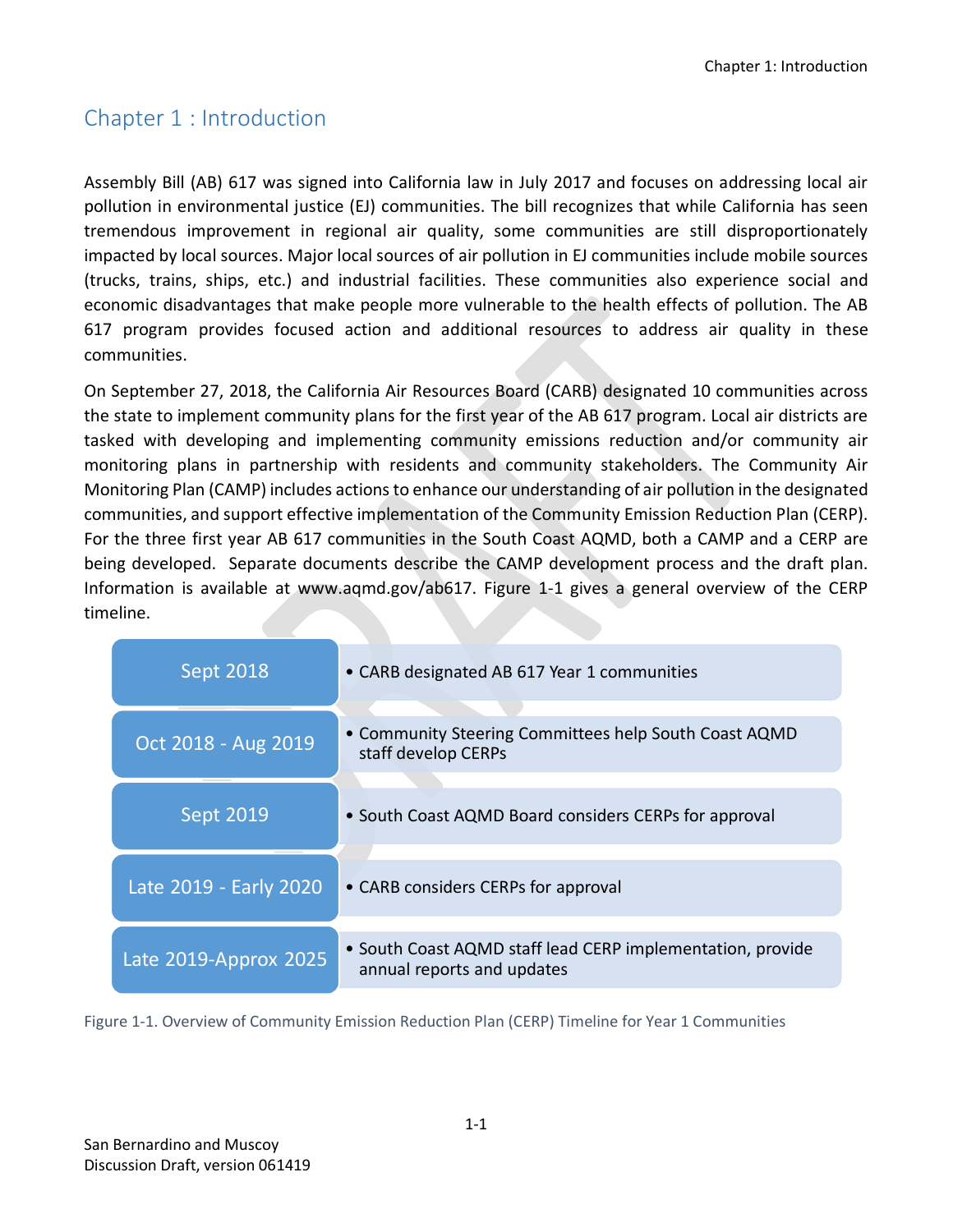## Purpose of the Community Emission Reduction Plan (CERP)

The CERP is a plan for achieving air pollution emission and exposure reductions within the San Bernardino and Muscoy community, and is tailored to address this community's air quality priorities. The CERP includes actions to reduce emissions and/or exposures, an implementation schedule, an enforcement plan, a description of the process and outreach conducted to develop the CERP, as well as additional elements that are relevant to developing an effective CERP. Community partnership and engagement have been crucial throughout the process.

Because the work to implement the CERP and CAMP is dynamic, certain action items have been written with built-in flexibility to permit necessary adjustments as new information becomes available. South Coast AQMD staff is committed to working with CSC members to evaluate ongoing actions and progress.

## CERP Development Process and Emphasis on Community Input

Community engagement and input to inform both the process and the actions in the CERP have been a primary element of the AB 617 program. The San Bernardino and Muscoy Community Steering Committee, working with the South Coast AQMD staff, are seeking to address the community's air quality priorities through development and implementation of this CERP. In addition to public meetings, numerous conversations and communications among committee members, South Coast AQMD staff, individuals and small groups occurred to ensure that community voices were an integral part of the plan. Chapter 2 describes the outreach that was conducted and the Community Steering Committee process. Throughout the process, information exchanges between all parties, including feedback and input from committee members and members of the public ensured transparency and engagement. Numerous adjustments to consolidate and incorporate feedback were made and South Coast AQMD staff continuously aims to improve community engagement on air quality issues.

## About this Community

This community includes major portions of the City of San Bernardino and all of the unincorporated community of Muscoy, both of which are located in San Bernardino County [\(Figure 1-2\)](#page-2-0).

More than 90,000 people live within the San Bernardino and Muscoy community [\(Figure 1-3\)](#page-2-1). Nearly three-quarters of the people living in this community are Latino [\(Figure 1-4\)](#page-3-0). About 13.1% of the residents in this community are African American and 9.3% are White. The population in this community is younger compared to the population in the state of California, with nearly one out of every five people in this community being a child under the age of 10 years, and only 7.0% of the population being adults over the age of 65 years [\(Figure 1-5\)](#page-3-1). These age categories are particularly important to look at because young children and older adults can be more sensitive to the health effects of air pollution.<sup>[1](#page-1-0)</sup>

 $\overline{\phantom{a}}$ 

<span id="page-1-0"></span><sup>1</sup> Office of Environmental Health Hazard Assessment (2014). California Communities Environmental Health Screening Tool, Version 2.0[. https://oehha.ca.gov/media/CES20FinalReportUpdateOct2014.pdf.](https://oehha.ca.gov/media/CES20FinalReportUpdateOct2014.pdf) Accessed June 12, 2019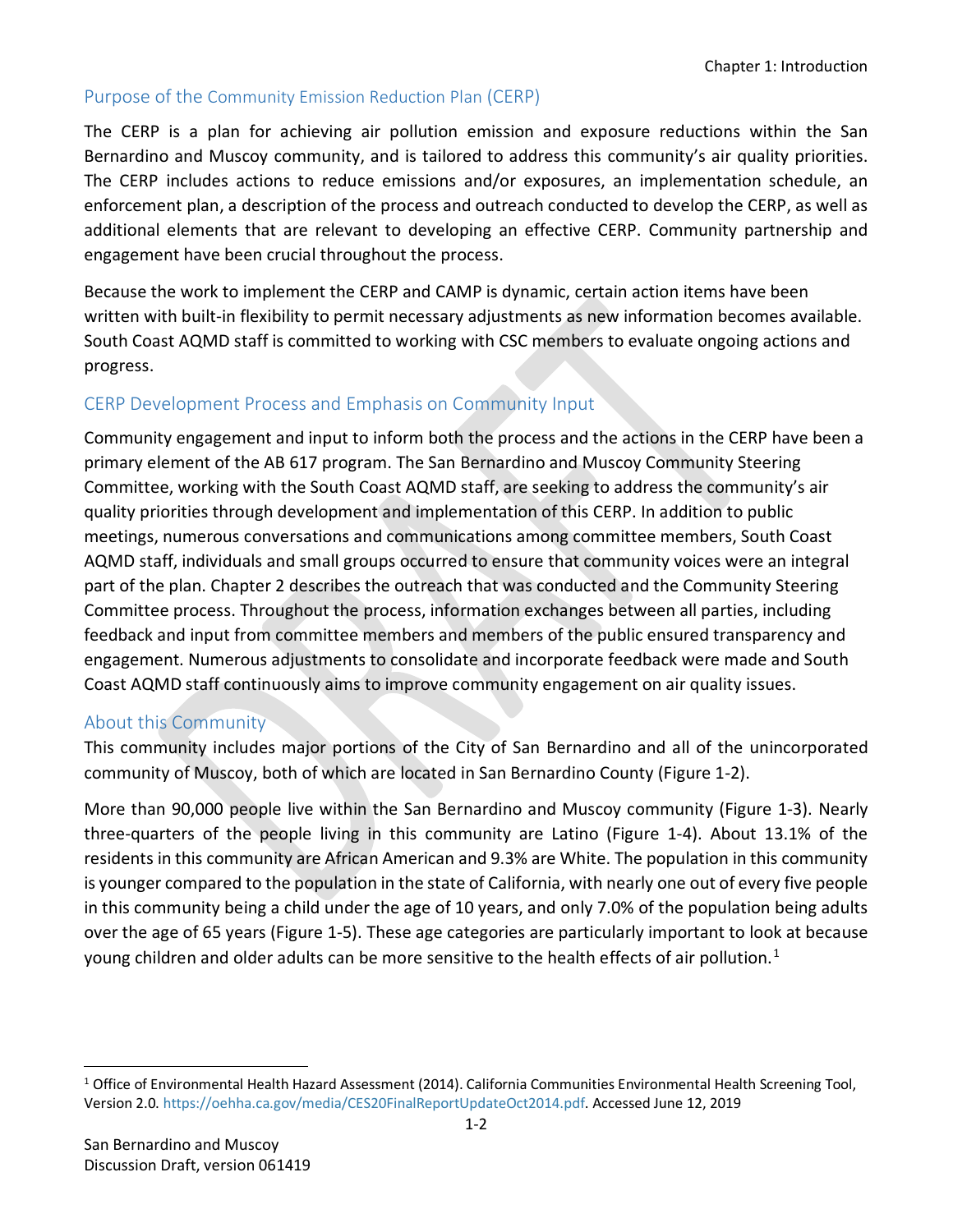

<span id="page-2-0"></span>

<span id="page-2-1"></span>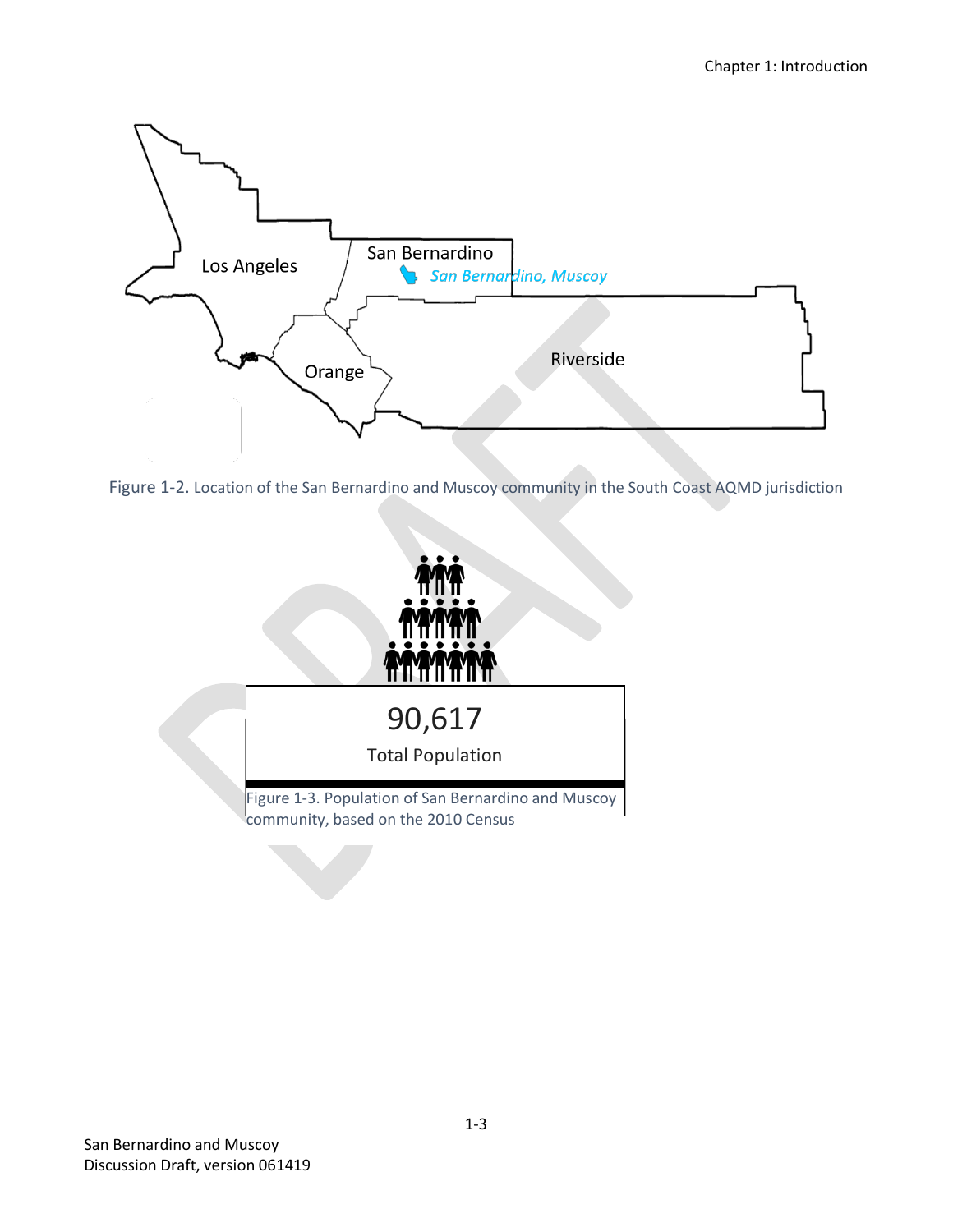

<span id="page-3-0"></span>



<span id="page-3-1"></span>Figure 1-5. Age profile in San Bernardino and Muscoy and the state of California, based on 2010 Census